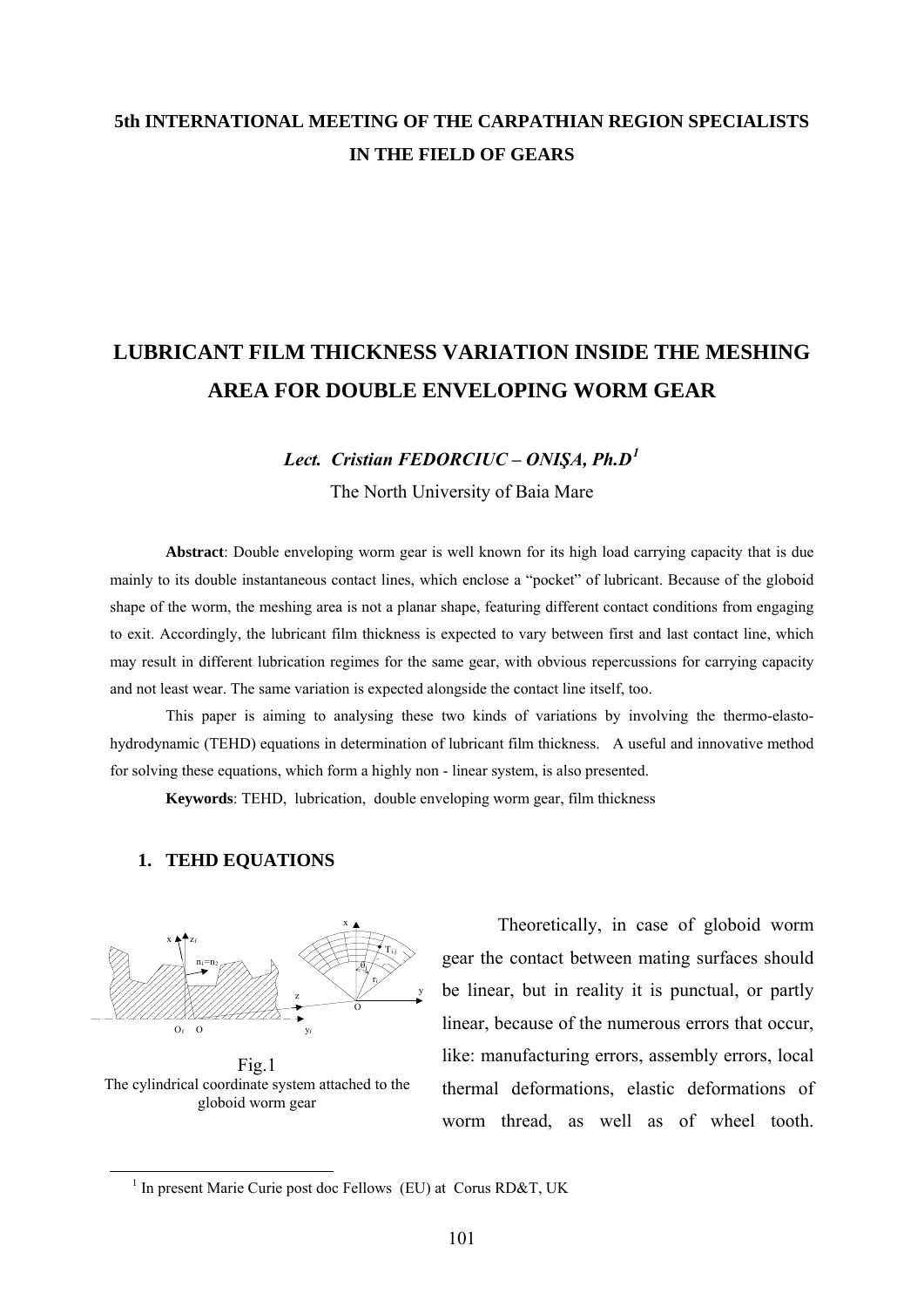Accordingly, the punctual TEHD equations are employed here. The coordinate system attached to the globoid worm gear is local cylindrical one (it is different from one contact point to another) (fig. 1).Oz axe coincides with the normal direction of the considered contact point, whilst xOy plane is tangent to mating surfaces in that specific point.

Therefore, the TEHD equations in cylindrical coordinates become:

1. Reynolds equation [1]:

$$
\frac{\partial}{\partial \theta} \left( F_2 \frac{\partial p}{\partial r} \right) + \frac{F_2}{r} \frac{\partial p}{\partial r} + \frac{1}{r^2} \frac{\partial}{\partial \theta} \left( F_2 \frac{\partial p}{\partial \theta} \right) = V_r \frac{\partial p}{\partial r} \frac{F_3}{F_0} + \frac{V_\theta}{r} \frac{\partial}{\partial \theta} \left( \frac{F_3}{F_0} \right) - \rho V_z, \tag{1}
$$

where  $F_0$ ,  $F_1$ ,  $F_2$ ,  $F_2$  are Dowson functions [2].

2. Energy equation:

$$
\rho c_p \left( v_r \frac{\partial T}{\partial r} + \frac{v_\theta}{r} \frac{\partial T}{\partial \theta} + v_z \frac{\partial T}{\partial z} \right) - k_0 \left( \frac{\partial^2 T}{\partial r^2} + \frac{1}{r} \frac{\partial T}{\partial r} + \frac{1}{r^2} \frac{\partial^2 T}{\partial \theta^2} + \frac{\partial^2 T}{\partial z^2} \right) =
$$
  
=  $\alpha_r T \left( v_r \frac{\partial p}{\partial r} + \frac{v_\theta}{r} \frac{\partial p}{\partial \theta} \right) + \eta \left[ \left( \frac{\partial v_r}{\partial z} \right)^2 + \left( \frac{\partial v_\theta}{\partial z} \right)^2 \right]$  (2)

3. Elasticity equations*.* The elastic deformation of the mating surfaces in contact point, in cylindrical coordinates, due to pressure  $p(r, θ)$ , is (after Timoshenko si Godier [3]):

$$
d(r,\theta) = k_d \int_{R_1 \zeta_1}^{R_n \zeta_n} \frac{p(r,\zeta) dr d\theta}{\sqrt{(r \cos \zeta - R \cos \zeta)^2 + (r \sin \zeta - R \sin \zeta)^2}}.
$$
(3)

4. Lubricant viscosity variation with pressure and temperature, as proposed by Roelands (1963) is [4]:

$$
\eta = \eta_0 \exp\left\{ [\ln(\eta_0) + 9.67] \cdot \left[ -1 + (1 + 5.1 \cdot 10^{-9} \cdot p) \right]^{2} + \left( 1 - \frac{T_{\text{max}}}{T_0} \right) \right\}.
$$
 (4)

5. Lubricant density variation with pressure and temperature, as proposed Dowson şi Higginson (1966) is [5]:

$$
\rho = \rho_0 \left( 1 + \frac{0.6 \cdot 10^{-9} \cdot p}{1 + 1.7 \cdot 10^{-9} p} \right) \cdot \left( 1 + \beta \cdot T_0 \left( 1 - \frac{T_{\text{max}}}{T_0} \right) \right). \tag{5}
$$

### **2. LUBRICANT FILM THICKNESS**

The minimum film thickness is given by the following relation:

$$
h(r,\theta) = h_0 + d(r,\theta) + s(r,\theta),
$$
\n(6)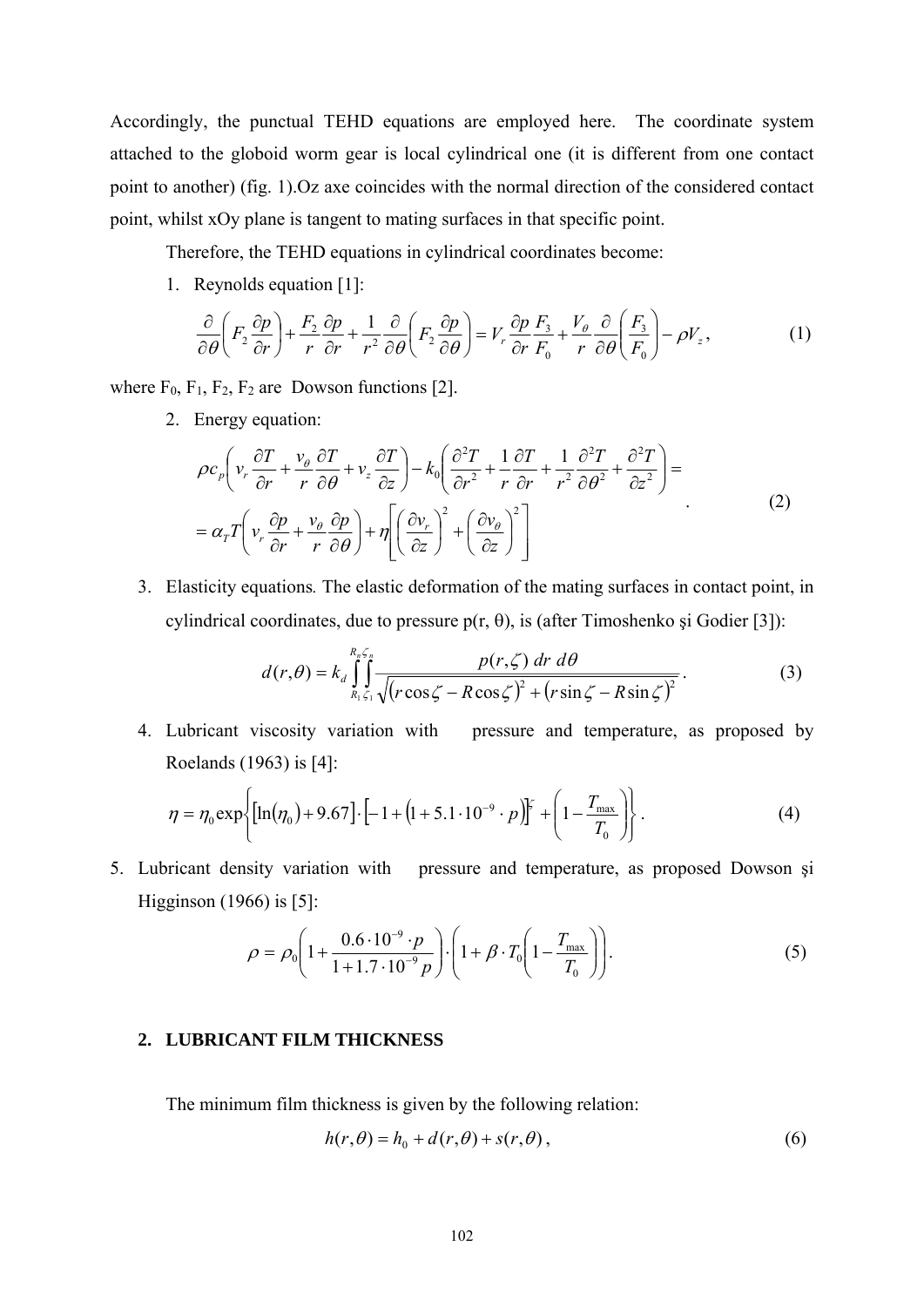where *s* is the geometrical separation of the mating surfaces, and  $h_0$  is the film thickness inside the centre of contact area due to HD effect. Minimum film thickness is given by the minimum value of the  $h(r, \theta)$  matrix.

#### **3. NUMERICAL SOLVING OF THE TEHD EQUATIONS**

The TEHD equations form a highly non - linear system of equations, difficult to be solved using the conventional methods. Therefore, an innovative method (AMGLUB) [1] was developed based on the following two software packages: MathCAD 2000 and MathConnex2000 Professional. Basically, each of the Reynolds and energy equations are solved in MathCAD files for any of thermal/isothermal cases in part. Levenberg-Marquardt iterative method was involved for solving of Reynolds and equations energy every time.

#### **4. NUMERICAL APPLICATION**

It is considered a Cone double enveloping worm gear having the centre distance A=125 mm, ratio i=9,75,  $z_1$ =4,  $n_1$ =1500 rot/min,  $M_2$ =100 daN\*m. Three types of lubricant are used successive:

- a) Shell Tivella WB,  $v_{40}^{\circ}$  c = 234 cSt,
- b) Shell Morlina 10,  $v_{40}^{\circ}$  c = 10 cSt,
- c) Petrom T90 EP2,  $v_{40}^{\circ}$ c = 195 cSt.

After running –in roughness is  $R_{a1} = 0.63$  µm for the globoid worm and  $R_{a1} = 0.32 \mu m$  for the wheel. The minimum film thickness alongside the current four instantaneous contact curves belonging to the meshing area differ from one to another due to the different local contact conditions. The minimum film thickness decreases alongside the meshing area with the decreasing of the worm diameter, as can be seen from the fig.2.

 Because the film thickness was calculated taking into account the thermal effect, there is no need to be corrected with the thermal factor  $\phi_{Th}$  [6].

The minimum film thickness decreases as the diameter of the globoid worm gear decreases. The inlet meshing area is characterised by the harshest contact conditions in terms of the thinnest film thickness (here, the relative curvature has the lowest value, too).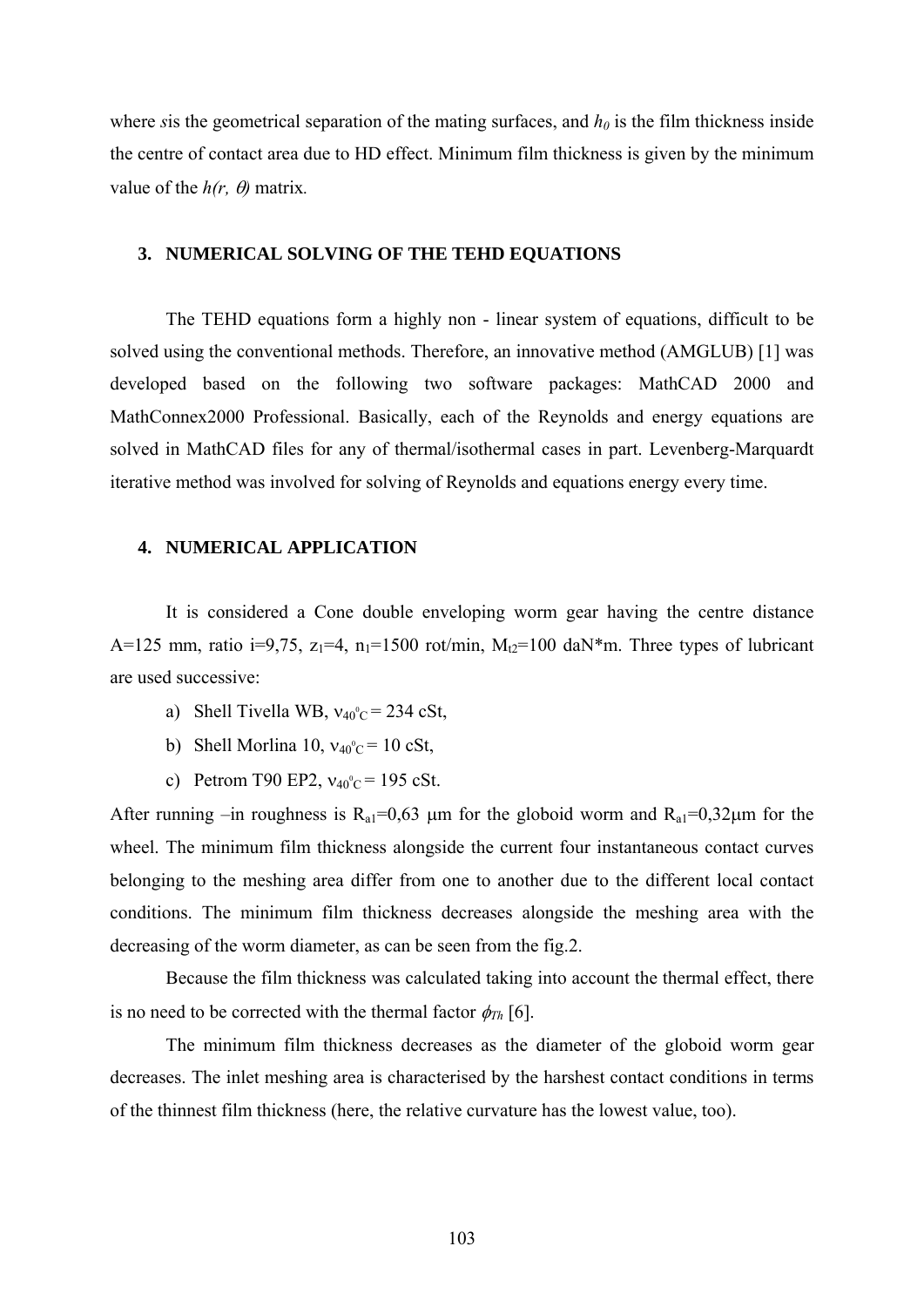

Fig. 2 Minimum film thickness *hmin*,[mm]

Along the contact curve, film thickness decreases from the bottom towards the top in a parabolic manner. The effect of lubricant viscosity upon the film thickness is shown in fig.3 and 4.

It can be noted that  $h_{min}$  decreases as viscosity increases, with a higher rate for higher viscosity values, for both directions considered: along the contact curve, as well as alongside the meshing area.



The variation of the minimum film thickness against viscosity along the contact



If it were to analyse the influence of viscosity upon the film thickness in contact points for which *u=ct.* (such points: C11, C21, C31 and C41, where first figure -1,2,3 and 4 - denote the contact curve number and the second one  $-1$ -, the first contact point from that contact curve), it can say that there is a certain increase of  $h_{min}$ , due to combined effect of separation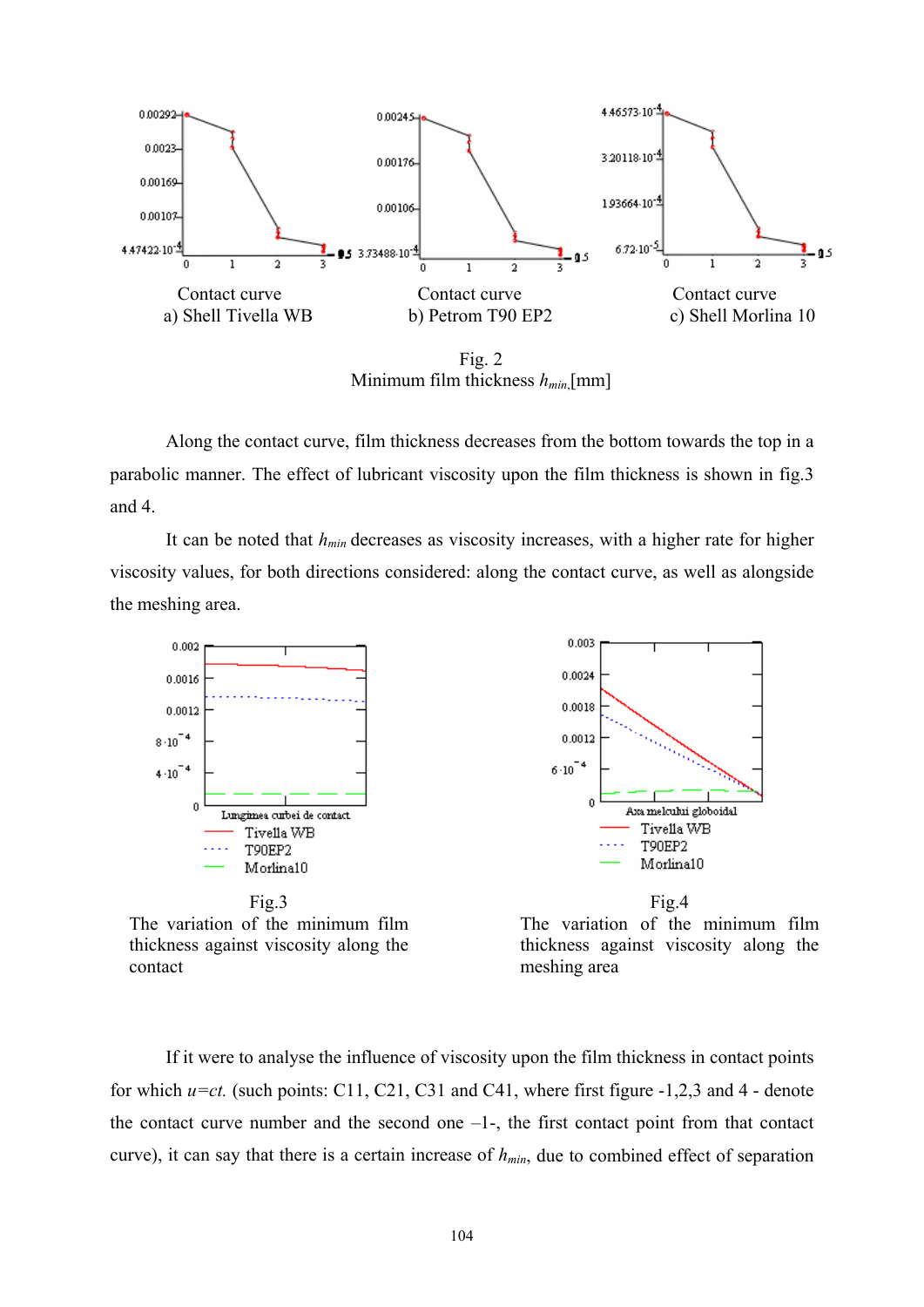

of mating surfaces and Hertz pressure, which lead to increase of elastic deformations. Afterwards,  $h_{min}$ decreases due to increases of thermal effect (fig.5).

There is possible to obtain an increase of film thickness by using a higher viscosity lubricant, but this is effective only in the first part of meshing, where rolling velocity is greater and contact force is low.

#### **5. CONCLUSIONS**

#### Fig. 5

The variation of the minimum film thickness against viscosity in instantaneous contact points having *u=ct.*

Determination of film thickness in case of double enveloping worm gear, likewise for any other machine element, carries a significant importance in terms of lubrication regime, having a direct impact on efficiency,

durability and energy dissipation due to friction.

From the point of view of durability, it must say that the weakest part of the double enveloping worm is that with the minimum diameter, where film thickness has the lowest value.

Whilst the film thickness can be increase at the beginning of meshing by using a higher viscosity lubricant (fig. 4), this effect is drastically diminished towards the minimum diameter zone of the worm, because of the combined negative effect of the contact geometry and thinning of the lubricant film due to instantaneous increase of temperature. Developing new cinematic alternatives and decreasing of surfaces roughness are deemed to be some of the potential solutions.

### **6. REFERENCES**

- 1. Fedorciuc-Onişa, C., *The Influence of Some Tribological Factors on The Globoid Worm Gears*, PhD thesis, Technical University of Cluj - Napoca, 2001
- 2. Dowson, D., *A Generalized Reynolds Equation for Fluid Film Lubrication*, International Journal of Mechanical Science, Pergamon Press Ltd., vol. 4, 1962